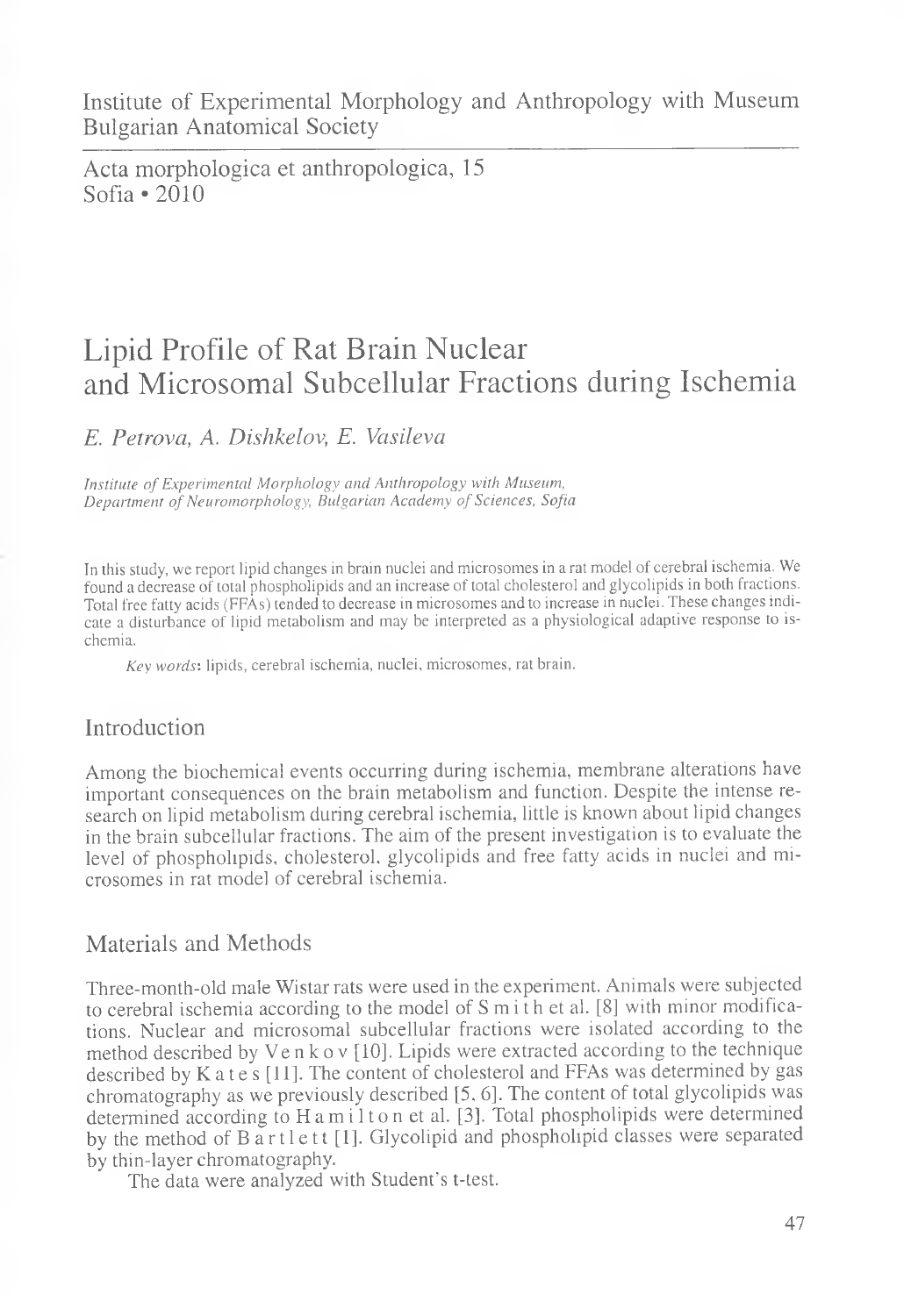| Brain fraction |          | Phosphatidic<br>acid        | Lysophospho-<br>lipids               | Phosphatidyl-<br>inositol   | Sphingo-<br>myelin          | Phosphatidyl-<br>serine     | Phosphatidyl-<br>choline     | Phosphatidyl-<br>ethanolamine | Total<br>phospholipids       |
|----------------|----------|-----------------------------|--------------------------------------|-----------------------------|-----------------------------|-----------------------------|------------------------------|-------------------------------|------------------------------|
| Nuc-           | Control  | $2.07 \pm 0.05$             |                                      | $0.055 \pm 0.01$            | $0.304 \pm 0.03$            | $5.249 + 0.05$              | $13.515 \pm 0.06$            | $24.803 \pm 0.07$             | $45.995 \pm 0.07$            |
|                | Ischemia | $0.786 \pm 0.02$<br>p<0.001 |                                      | $0.668 \pm 0.04$<br>p<0.001 | $1.131 \pm 0.01$<br>p<0.001 | $6.562 \pm 0.04$<br>p<0.001 | $11.048 \pm 0.04$<br>p<0.001 | $12.411 \pm 0.02$<br>p<0.001  | $32.606 \pm 0.08$<br>p<0.001 |
| Ms             | Control  | $2.996 \pm 0.07$            | $0.261 \pm 0.03$                     |                             | $0.871 \pm 0.02$            | $9.763 \pm 0.05$            | $20.288 \pm 0.07$            | $29.421 \pm 0.09$             | $63.599 \pm 0.1$             |
|                | Ischemia | $0.735 \pm 0.02$<br>p<0.001 | $0.188 \pm 0.02$<br>0.01 < p < 0.001 | $0.563 \pm 0.04$            | $2.036 \pm 0.04$<br>p<0.001 | $4.459 \pm 0.04$<br>p<0.001 | $17.325 \pm 0.08$<br>p<0.001 | $12.195 \pm 0.08$<br>p<0.001  | $37.501 \pm 0.06$<br>p<0.001 |

T a b 1 e 1. Changes of the phospholipid content in nuclei (Nuc) and microsomes (Ms) after cerebral ischemia

Values are expressed in mg/g dry lipid residue/ml. A dash indicates trace amounts.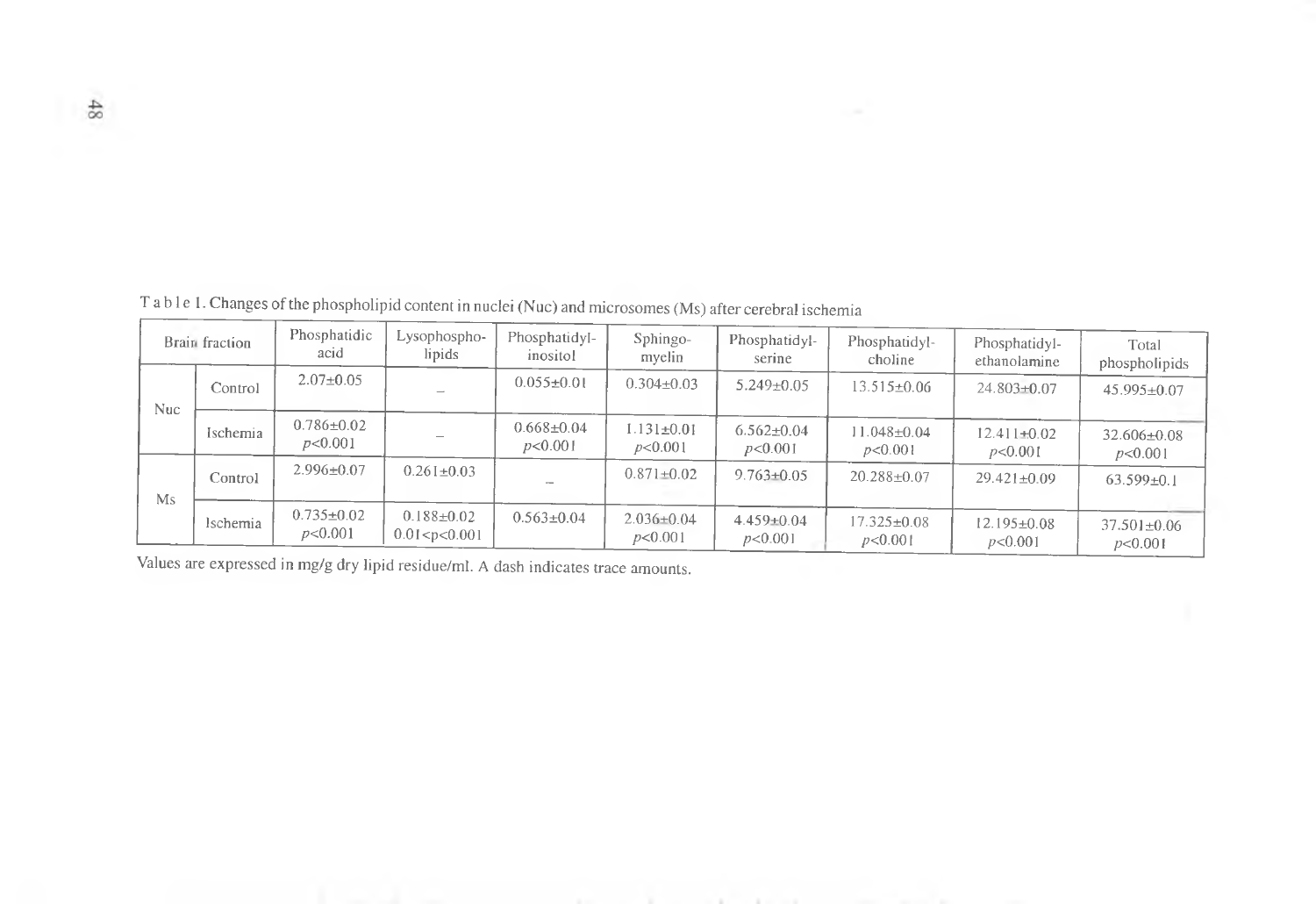#### Results and Discussion

Our results showed a decrease in total phospholipid content by 29% in nuclei and by 41% in microsomes which is due to hydrolysis by different phospholipases (Table 1). The total cholesterol increased 2.4-fold and 7.2-fold in nuclei and microsomes, respectively (Table 2). Ischemia caused nearly 2-fold increase in total FFAs in nuclei and 3.7 fold decrease in total FFAs in microsomes (Table 3). The content of total glycolipids rose 6-fold in nuclei and 20-fold in microsomes (Table 4).

The various changes of the phospholipid classes may be influenced by differences in their turnover. Another possible reason is the difference in the substrate specificity of each phospholipid or in the accessibility of phospholipase A, to phospholipids due to a different distribution of each phospholipid in the membrane [2]. In nuclei, 12-fold increase in phosphatidylinositol (PI), and 2.6-fold decrease in phosphatidic acid (PA) were the most pronounced changes. Probably the low content of PA is due to its mobilization in the synthesis of PI or to the action of nuclear PA-phosphohydrolase. In microsomes, all phospholipid classes tended to decrease except for sphingomyelin whose concentration was increased by 134% (Table 1).

The concentration of the free cholesterol was increased 3-fold in nuclei and nearly 2-fold in microsomes. In the latter, we found 22-fold increase in esterified cholesterol (Table 2). The high concentration of sterol esters can apparently be explained with a role of the ester to serve as a carrier and storage site for some toxic free fatty acids [7]. It is reported that the accumulation of cholesterol and cholesterol esters represents a durable adaptive response to different forms of cell injury and there is a striking correlation between the severity of tissue injury and the extent of cholesterol accumulation [9].

The gangliosides increased 6-fold and 12-fold in nuclei and microsomes, respectively, while cerebrosides rose 6-fold and 41-fold in nuclei and microsomes, respectively (Table 4). Probably the high content of cerebrosides makes the membrane steadier because cerebrosides contribute to a dense network of H-bonding between three hydroxy groups of cholesterol, the hydroxy group of the sphingosine, the hydroxy groups of the acyl chains and the amide bond of the sphingolipids. Considering gangliosides as neuroprotectors [4], these changes may be interpreted as a defensive and compensatory mechanism against the ischemic shock.

In nuclei, the concentration of stearic acid  $(C_{180})$  increased 7-fold (Table 3). In microsomes the content of arachidonic acid ( $C_{\eta_0}$ ) decreased 2.6-fold and it can be due

| Brain fraction |          | Free.<br>cholesterol        | Esterified<br>cholesterol  | Lano-<br>cholesterol | Total<br>cholesterol        |
|----------------|----------|-----------------------------|----------------------------|----------------------|-----------------------------|
|                | Control  | $0.293 \pm 0.06$            | $0.131 \pm 0.05$           | $0.005 \pm 0.001$    | $0.431 \pm 0.05$            |
| <b>Nuc</b>     | Ischemia | $0.921 \pm 0.06$<br>p<0.001 | $0.102 \pm 0.05$           |                      | $1.025 \pm 0.17$<br>p<0.001 |
| Ms             | Control  | $0.392 + 0.06$              | $0.138 \pm 0.02$           |                      | $0.531 \pm 0.09$            |
|                | Ischemia | $0.708 \pm 0.05$<br>p<0.001 | $3.11 \pm 0.05$<br>p<0.001 |                      | $3.824 \pm 0.33$<br>p<0.001 |

| T a b l e 2. Changes of the cholesterol content in nuclei and microsomes after cerebral ischemia |  |  |  |
|--------------------------------------------------------------------------------------------------|--|--|--|
|--------------------------------------------------------------------------------------------------|--|--|--|

Values are expressed in mg/g dry lipid residue/ml. A dash indicates trace amounts.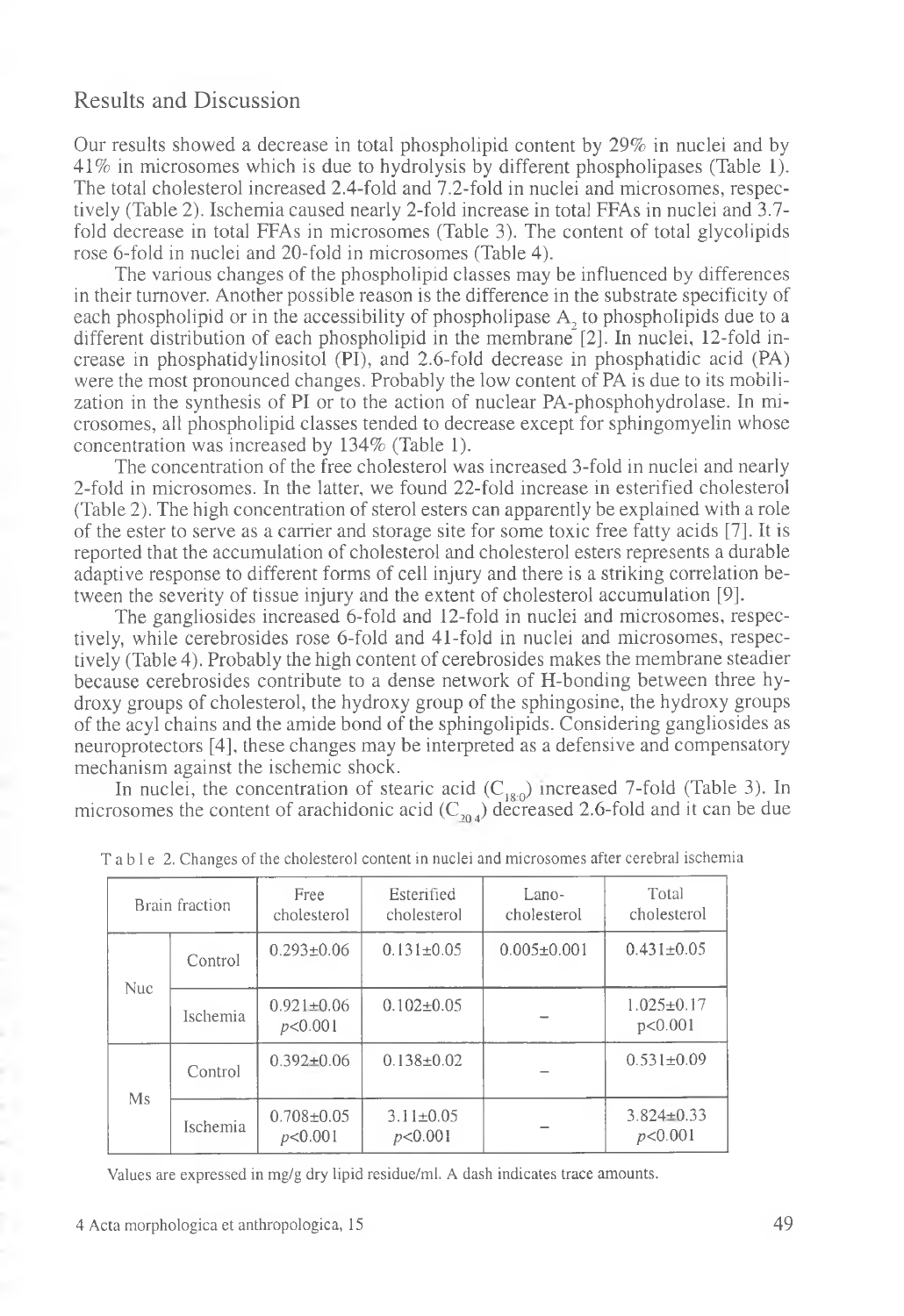|            | Brain fraction | $C_{14:1}$               | $C_{16,0}$               | $C_{16.1}$               | $C_{18:0}$                      | $C_{18:1}$               | $C_{18:2}$                      | $C_{20:0}$      | $C_{20:2}$               | $C_{20:4}$                  | Total                        |
|------------|----------------|--------------------------|--------------------------|--------------------------|---------------------------------|--------------------------|---------------------------------|-----------------|--------------------------|-----------------------------|------------------------------|
| <b>Nuc</b> | Control        | $0.267 \pm 0.02$         | $0.324 + 0.01$           | $\overline{\phantom{a}}$ | $0.256 \pm 0.02$                | $\overline{\phantom{a}}$ | $0.435 \pm 0.01$                | $0.153 \pm 0.0$ | $\overline{\phantom{a}}$ | $3.471 \pm 0.13$            | $4.905 \pm 0.18$             |
|            | Ischemia       | $\overline{\phantom{a}}$ | $\overline{\phantom{a}}$ | $1.73 \pm 0.03$          | $1.828 + 0.04$<br>p<0.001       | $1.501 + 0.06$           | $\sim$                          |                 |                          | $3.418 \pm 0.13$            | $8.473 \pm 0.1$<br>p < 0.001 |
| Ms         | Control        | $0.596 \pm 0.02$         | $0.056 \pm 0.01$         | $\overline{\phantom{a}}$ | 13.29±0.09                      |                          | $0.977 \pm 0.04$                |                 |                          | $6.309 \pm 0.05$            | $21.23 \pm 0.04$             |
|            | Ischemia       | $\sim$                   |                          | $0.955 \pm 0.02$         | $\hspace{0.1mm}-\hspace{0.1mm}$ | $2.325 \pm 0.02$         | $\hspace{0.1mm}-\hspace{0.1mm}$ | -               | $0.112 \pm 0.01$         | $2.413 \pm 0.11$<br>p<0.001 | $5.805 \pm 0.1$<br>p < 0.001 |

Ta b 1 e 3. Changes of the FFAs content in nuclei and microsomes after cerebral ischemia

Values are expressed in mg/g dry lipid residue/ml. A dash indicates trace amounts.